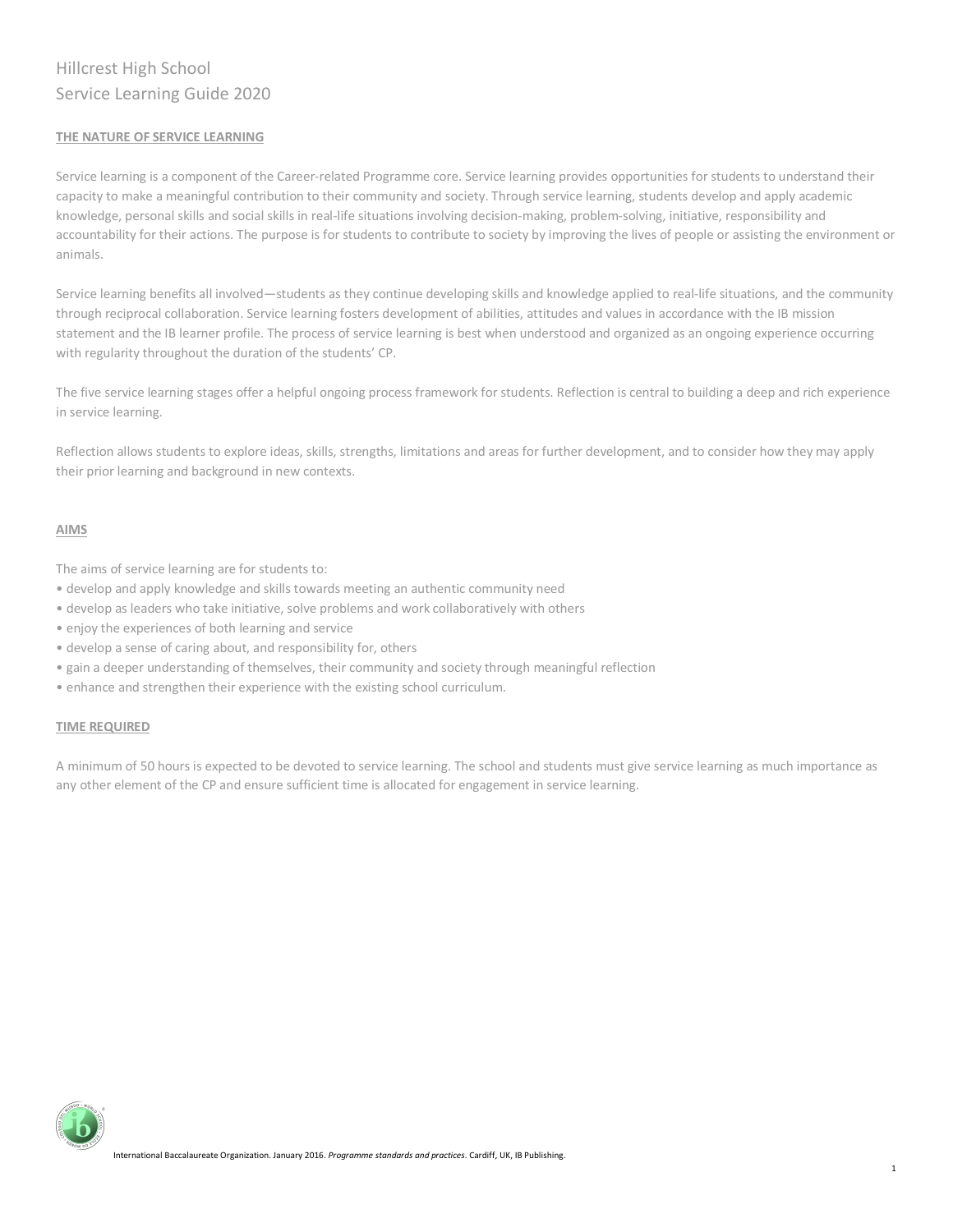## **LEARNING OUTCOMES**

The five learning outcomes articulate what CP students are able to do at some point during their service learning programme. Through meaningful and purposeful service learning experiences, students develop the necessary skills, attributes and understandings to achieve the five service learning outcomes. The five service learning outcomes are:

| LO <sub>1</sub> | Identify own strengths and develop areas for growth                                                                                                                                                                                                                                                                                                                                                                                              |
|-----------------|--------------------------------------------------------------------------------------------------------------------------------------------------------------------------------------------------------------------------------------------------------------------------------------------------------------------------------------------------------------------------------------------------------------------------------------------------|
| Descriptor      | Students are able to see themselves as individuals with various abilities and skills, of which some are more<br>developed than others.                                                                                                                                                                                                                                                                                                           |
| LO <sub>2</sub> | Demonstrate participation with service learning experiences                                                                                                                                                                                                                                                                                                                                                                                      |
| Descriptor      | Students can articulate the five stages from investigating and conceiving an idea to executing a plan for a<br>service learning experience or series of service learning experiences. Students may show their knowledge<br>and awareness by building on a previous service learning experience, or by launching a new idea or process,<br>or by advancing the work of others. This may be accomplished in collaboration with other participants. |
| LO <sub>3</sub> | Demonstrate the skills and recognize the benefits of working collaboratively                                                                                                                                                                                                                                                                                                                                                                     |
| Descriptor      | Students are able to identify and critically discuss the benefits and challenges of collaboration gained<br>through service learning experiences.                                                                                                                                                                                                                                                                                                |
| LO4             | Demonstrate engagement with issues of global significance                                                                                                                                                                                                                                                                                                                                                                                        |
| Descriptor      | Students are able to identify and demonstrate their understanding of global issues, make responsible<br>decisions and take appropriate action in response to the issue either locally, nationally or internationally.                                                                                                                                                                                                                            |
| LO <sub>5</sub> | Recognize and consider the ethics of choices and actions                                                                                                                                                                                                                                                                                                                                                                                         |
| Descriptor      | Students show awareness of the consequences of choices and actions in planning and carrying out service<br>learning experiences.                                                                                                                                                                                                                                                                                                                 |

# **EVIDENCING THE OUTCOMES**

Some service learning outcomes may be achieved many times, while others may be demonstrated less frequently. Not all service learning experiences lead to a service learning outcome.

Students provide the school with evidence in their service learning portfolio of having achieved each learning outcome at least once through their service learning programme.

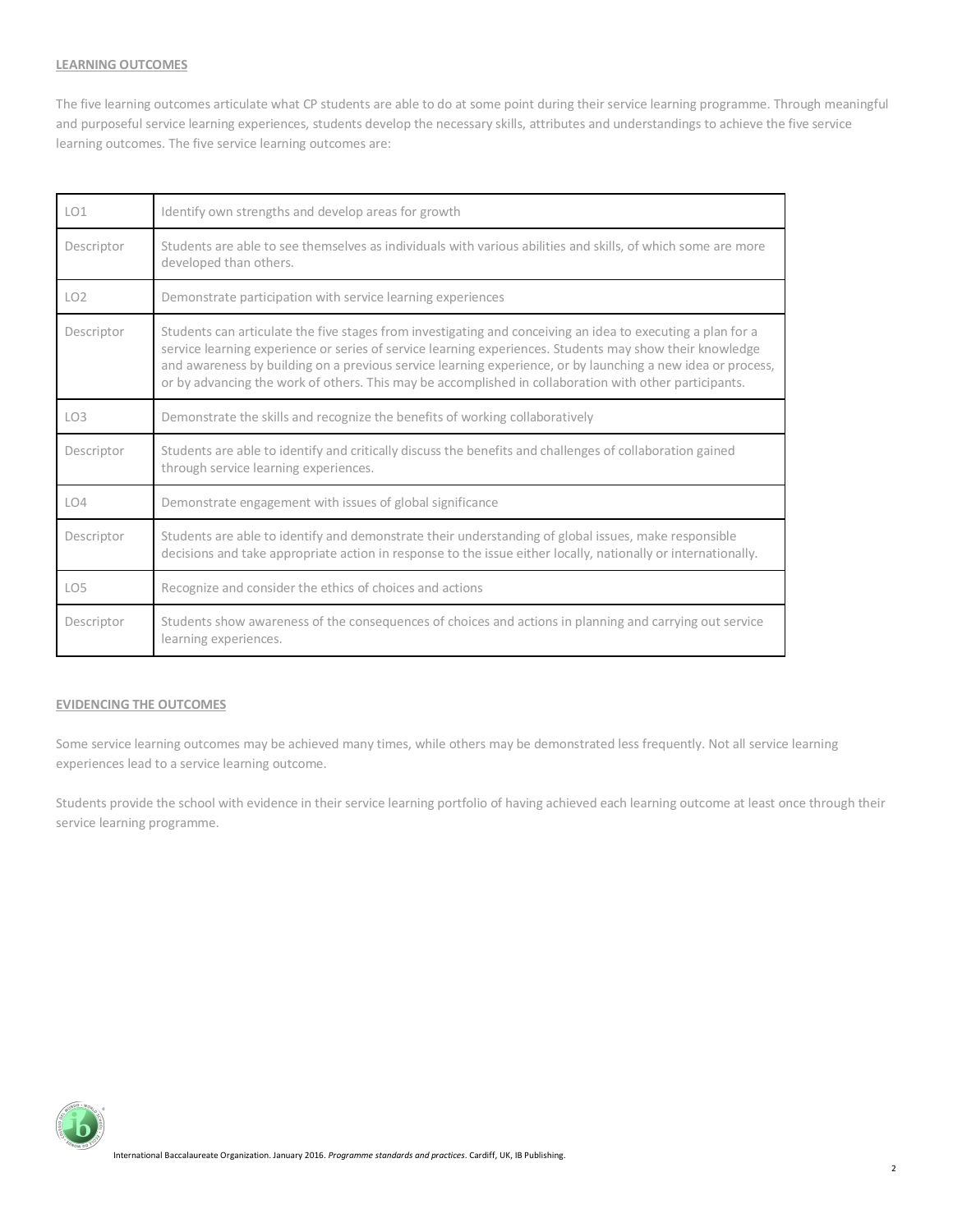#### **OVERVIEW OF SERVICE LEARNING**

The main aspects of service learning are:

- Requirements
- The career-related context
- Links to personal and professional skills
- Links to academic studies
- The international dimension

Service learning is the development and application of knowledge and skills towards meeting an identified and authentic community need. In this research-based approach, students often undertake service initiatives related to topics studied previously in their academic disciplines, utilizing skills, understandings and values developed in these studies. Service learning builds upon students' prior knowledge and background, enabling them to make links between their academic disciplines and their service experiences.

Service learning provides opportunities for students to apply their interests, skills and talents along with academic knowledge towards the common good while being observant of personal development and the impact of their actions. Student engagement in the process of service learning often engenders a natural enthusiasm as students find meaning by bridging classroom content with purposeful action.

Through the authenticity of the experience, there is the potential to transform or redefine a student's behaviour and actions within his or her personal values, changing the student while the student's actions change the community for the better.

During service learning, students develop and apply academic knowledge, personal skills and social skills in real-life situations in accordance with the IB mission statement and the IB learner profile. These skills include:

- decision-making
- problem-solving
- initiative
- responsibility
- accountability for actions

Service learning fosters positive development in four key areas:

- **Knowledge development** refers to a deeper understanding of the nature, purpose and importance of what is learned through varied approaches to content and experiences. It should lead to improved cognitive and intellectual skills, while providing a richer context for academic learning and improved student engagement.
- Personal development refers to the ability to tap into students' self-perception in relation to their abilities and potential. During the service learning process, students identify personal interests, skills, talents and areas for growth. Through awareness of their strengths, areas for growth, inner feelings and thoughts, students become more self-aware, self-confident, self-directed, able to take risks and resilient.
- **Social development** refers to the ability to work with other individuals and within groups. Issues of responsibility, commitment, communication, independence and interdependence, diversity of opinion, leadership, recognizing emotions and interpersonal relationships can all be explored.
- **Civic development** refers to becoming involved in community issues and developing prosocial behaviours. This can lead to an increased awareness of community connections, community problems, citizenship and social responsibility, which in turn allows the students to develop an understanding of the relationships between local and global concerns.

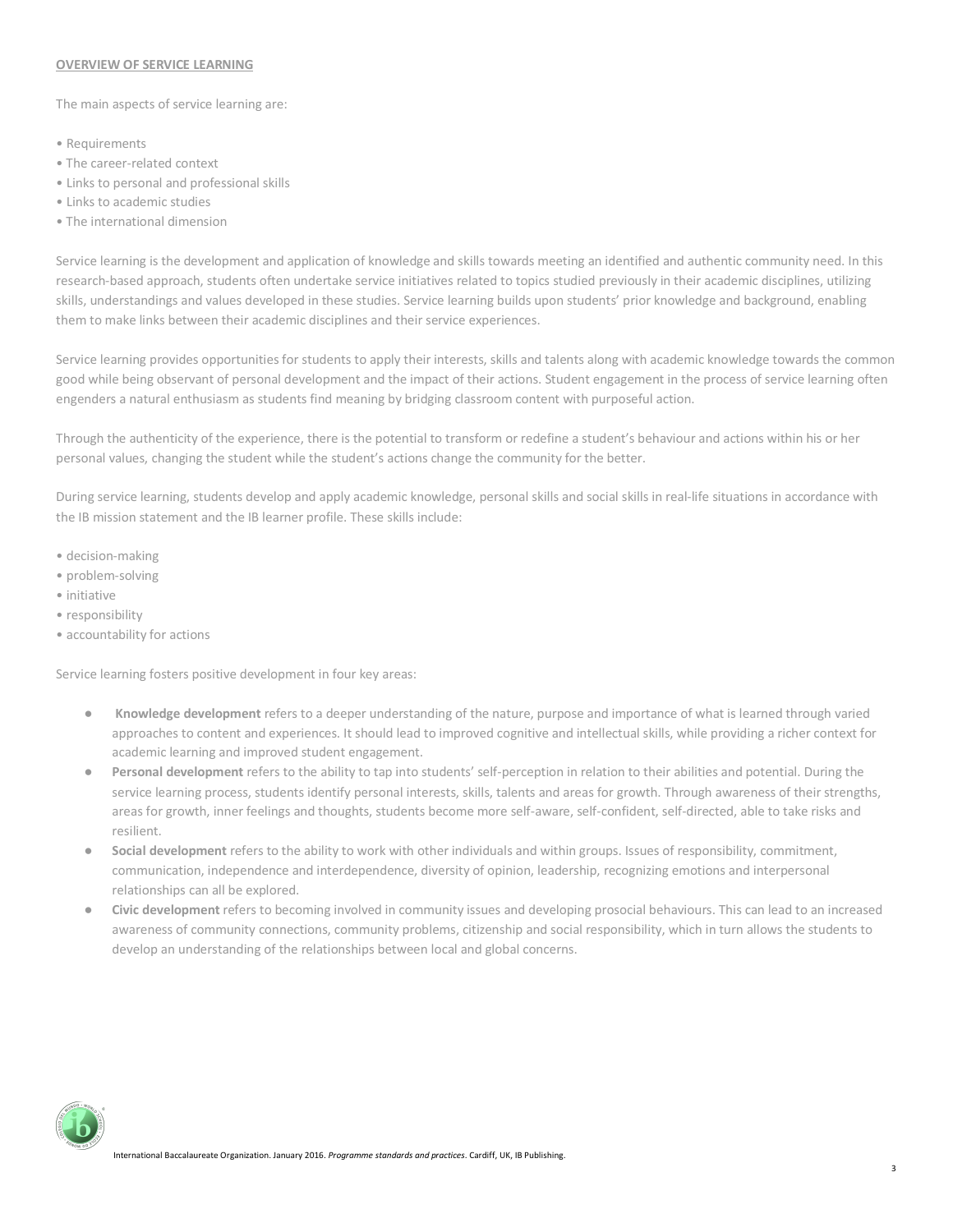## **REQUIREMENTS**

All CP students are required to engage in a service learning programme. Completion of service learning is based on student achievement of the **five service learning outcomes** (refer to page 2 in this handbook).

All students are required to maintain and **complete a service learning portfolio through a Weebly website** as evidence of their engagement with service learning throughout the programme and of application of the five stages of service learning. While not formally assessed, the student's website will give students an opportunity to outline and reflect on their service learning experience. This provides the school with evidence that the student has achieved the five service learning outcomes.

As part of the programme, students engage in **three interviews** with their service learning coordinator. These formal interviews are documented by the coordinator and the student as further evidence of student achievement of the five outcomes.

- The first interview is at the beginning of the service learning programme.
- The second interview is at the end of the first year of the service learning programme.
- The third interview is at the end of the service learning programme.

The provision of service learning is expected to run concurrently with the other components of the CP core.

#### **THE CAREER-RELATED CONTEXT**

With many students, it may be appropriate for the service learning plans and identified need to be correlated to their career-related studies. If, for example, students are undertaking a course on health care as part of their career-related studies, service learning experiences related to hospitals, health clinics, rehabilitation centres and nursing homes could be ideal.

For some students, exploring a distinct or different area of interest may develop or provoke new avenues for exploration and open further career opportunities. In most service learning experiences, students will come into contact with people in diverse roles in society and learn about careers that may be new to them, or that they may experience and understand in new ways.

#### LINKS WITH THE PERSONAL AND PROFESSIONAL SKILLS COURSE (PPS)

The relationship between personal and professional skills and service learning is relevant and useful to the students. Service learning coordinators/advisers are encouraged to make links between personal and professional skills and service learning.

Each of the five themes of personal and professional skills has relevance to service learning.

- Personal development: forms the basis for self-reflection and explores the skills required to organize and manage time, make decisions and manage change.
- **Intercultural understanding**: the exploration of cultures and cultural perspectives, including one's own, enables students to be effective in diverse settings.
- **Effective communication**: focuses on interpersonal communication, writing, presentation and IT skills.
- Thinking processes: explores the topics of ethical thinking, critical thinking, creative thinking, problem-solving and lateral thinking.
- **Applied ethics**: the IB's commitment to principled action requires students to take responsibility for their actions and consequences and act with integrity and honesty.

Incorporating aspects of the personal and professional skills course in service learning would provide further relevance to the students of the interrelated nature of the components of the CP core.

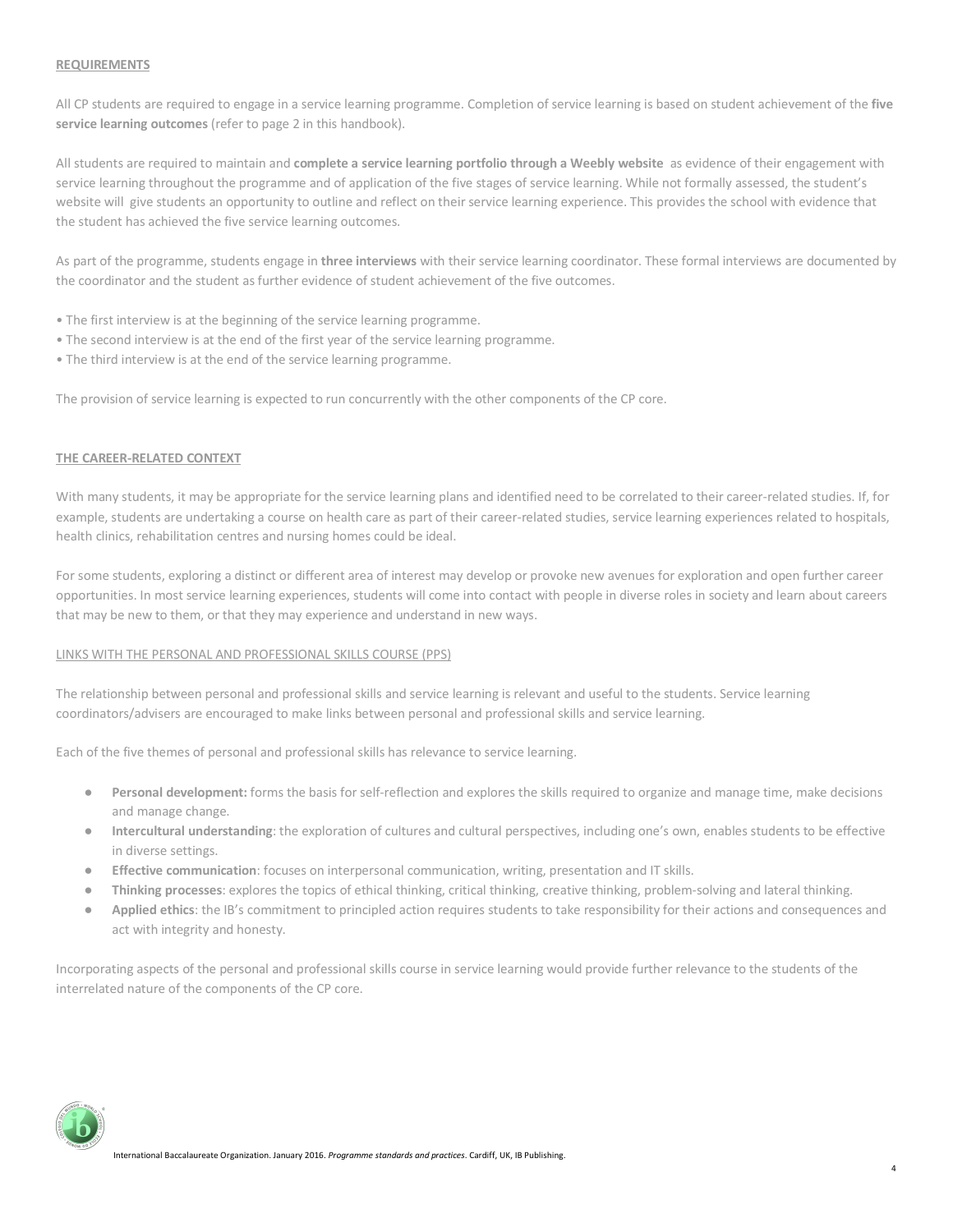## **LINKS TO ACADEMIC STUDIES**

Service learning should be associated wherever possible with students' academic studies. Service learning provides an ideal vehicle to make tangible the nature, content and knowledge of the students' academic studies. For example, a student studying business management may utilize the knowledge gained to undertake social entrepreneurship benefiting an area of the local community. A student studying biology may investigate the local waterways and develop a plan to assist with cleaning it up.

Subject-specific teachers can assist students in developing service learning experiences by deepening their understanding related to a relevant issue identified by the students. Students can utilize their classroom time to investigate and research issues associated with their subject area, leading to planning and action of service learning experiences.

Teachers can deliberately integrate the process of service learning within academic courses to advance understanding through depth of inquiry and application of knowledge and skills to meet an authenticated need. When integrated within an academic class, students can participate in the five stages of service learning:

- investigation
- preparation
- action
- reflection
- demonstration.

By doing so, students become more capable of transferring this process to an idea of their own design. Service learning is known to enliven academics as students see how their studies can be readily applied in the community. For example:

• Students learn about an event in recent history and, as a result, collect local stories from senior members of the community to contribute to the library and historical archive. Students develop both inquiry and documentation skills.

• In a literature class, students create and perform a contemporary version of a play for elementary children. This increases the students' understanding of the original text while developing their collaboration, writing and communication skills.

• In a mathematics class, students assist in designing a community parking lot to maximize the number of cars while ensuring adequate spaces for accessible parking for disabled people.

• In a science class, students identify a location for a rainwater garden then install and maintain it as a model for the local community.

As service learning is integrated within academic classes, teachers and students find a shared purpose in applying knowledge and abilities in ways that call upon the continual development of transferable skills. Experiencing the process within a classroom heightens student confidence in taking independent action.

## **THE INTERNATIONAL DIMENSION**

Service learning builds on other international dimensions experienced by CP students. They are encouraged to view aspects of their service learning in a broad, global context. They are challenged to become internationally minded and culturally aware.

Students can investigate and reflect on cultural values and behaviours, leading to a greater understanding and respect for other peoples and the way in which they lead their lives. **Students should be reminded, however, that often it is just as important to look closer to home.** Working with people from different social and cultural backgrounds in the **local context** can do as much to foster international-mindedness and mutual understanding as international service learning experiences or projects.

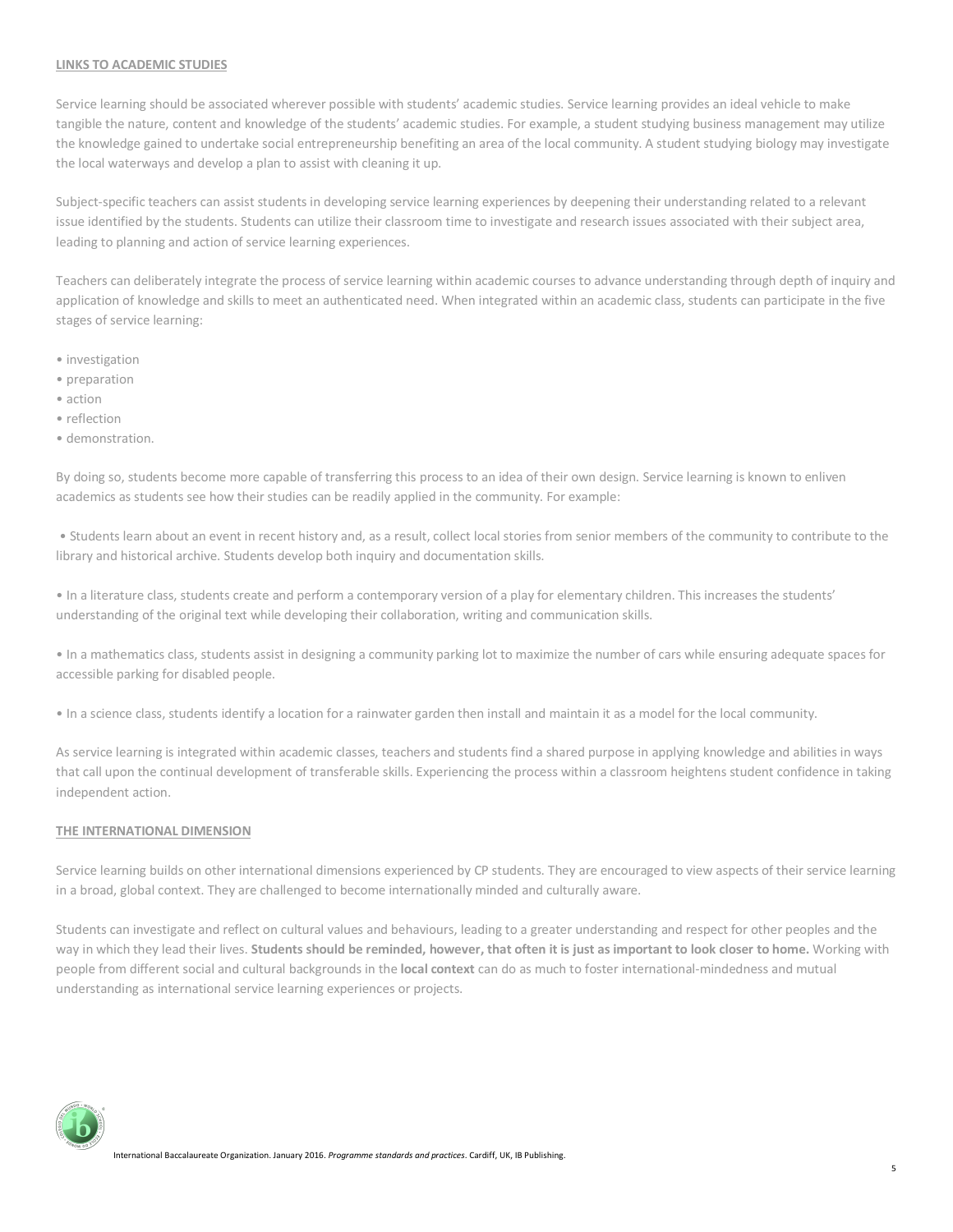#### **THE SERVICE LEARNING EXPERIENCE**

#### **A service learning experience can be a single event or may be an extended series of events.**

A meaningful service learning programme must be more than unplanned or single experiences. A series of planned service learning experiences following the five stages of service learning is expected for a more engaging and comprehensive service learning programme.

By participating in service learning within the local community, students develop awareness and understanding of societal issues and solutions. However, single incidents of engagement with individuals in a service learning context can lack depth and meaning. When possible, interactions involving people best occur with a regularity that builds and sustains relationships for the mutual benefit of all.

# **THE FIVE STAGES OF SERVICE LEARNING**

Each student will create a Weebly website that will entail one service learning experience. Students will:

- **investigate** an interest that often raises questions and curiosity and typically reveals an authentic need
- **prepare** by learning more to deepen understanding
- take **action** based on the verified need
- **reflect** on what they have done along the way
- **demonstrate** their understandings and accomplishments to an audience

For all service learning experiences, students begin with investigation. During ongoing service learning experiences, the action stage may lead students back to investigation or preparation as they further develop, expand and implement new or related ideas to address the same or different aspects of the identified need.

The five service learning stages are:

- 1. **Investigation**: Students participate in social analysis of a selected issue, with identification and confirmation of a community need, often with a designated community partner. Having an inventory of interests, skills, talents and areas for personal growth, students are able to make choices based on their priorities and abilities and the designated need.
- 2. **Preparation**: Students acquire and develop the knowledge and skills needed for deeper understanding of the issues that prepares them for purposeful action. Students design a service plan appropriate to the identified need, with clarification of roles and responsibilities, resource requirements and timelines to successfully implement the plan. Any community partners are likely to be consulted.
- 3. **Action**: Students implement the plan through direct service, indirect service, advocacy or research. Their service may be a combination of one or more of these types of service. Students may work individually, with partners or in groups.
- 4. **Reflection**: Students examine their thoughts, feelings and actions applied to the context of self, community and the world. With service learning, reflection often occurs with greater frequency as students identify significant moments generated by new situations and insights.
- 5. **Demonstration**: Students make explicit what and how they learned and what they have accomplished, for example by sharing their service experience through their service learning portfolio, or with others in an informal or formal manner. Through demonstration and communication, students solidify their understanding and evoke responses from others.

These five stages of service learning provide a framework that enables students to:

- increase self-awareness learn about learning
- enjoy the learning process through purposeful experiences
- explore new and unfamiliar challenges
- employ different learning styles
- develop their ability to communicate and collaborate with others
- experience and recognize personal development
- transfer acquired skills and knowledge to new settings and situations in and out of the classroom
- develop attributes of the IB learner profile.

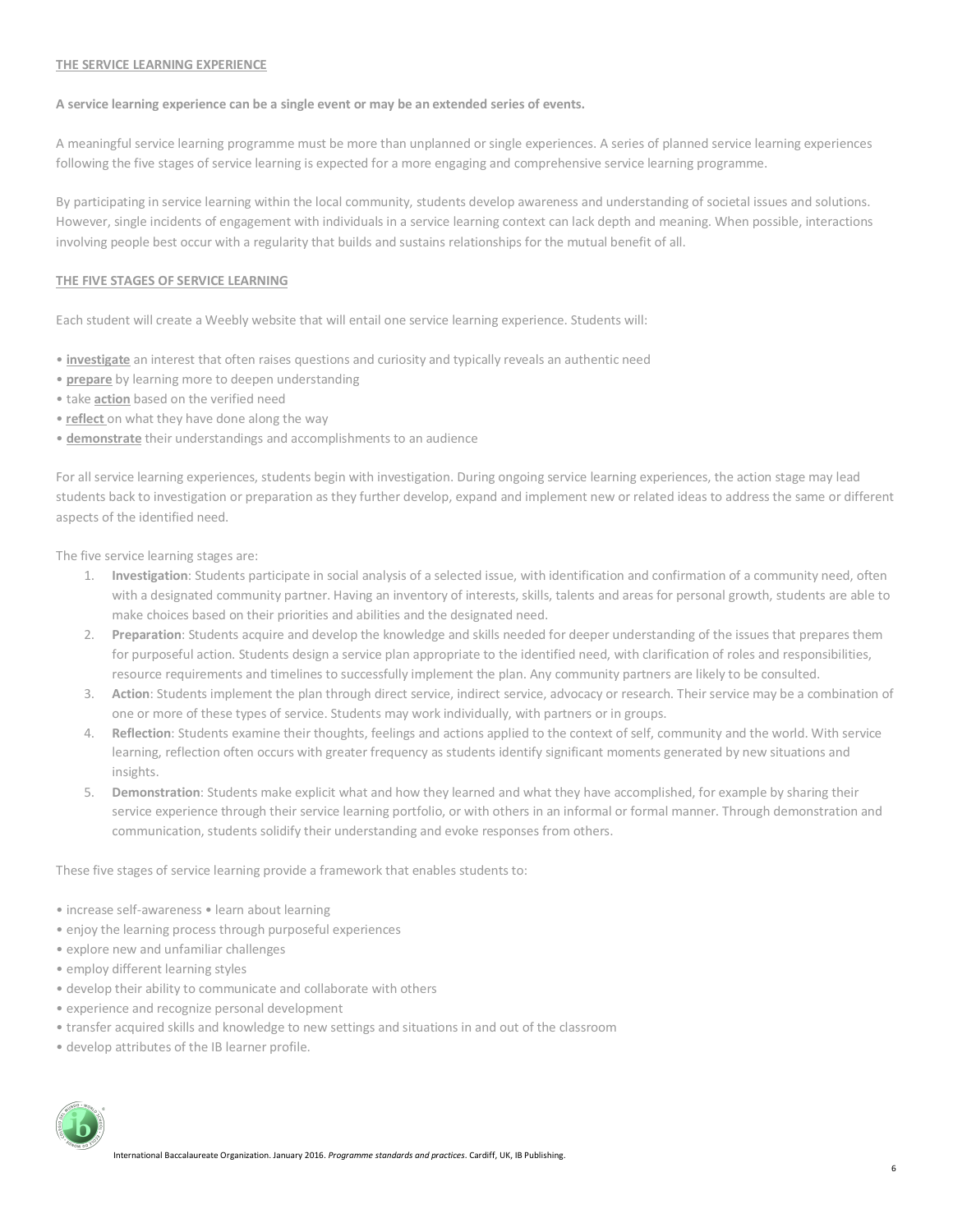## **DOCUMENTATION THROUGH YOUR PERSONAL WEBSITE**

A student's website will reflect their experience, project, and reflections via Weebly.

To start, add these six components on the student's main page of their website: You will be updating your website as you do your service learning. Keep in mind that you must provide evidence within your website for all five learning outcomes.

- Include four tabs: Investigation, Preparation, Action, Reflection
- **Title**
- Picture of yourself
- Your service learning aims and goals
- Statement about your service learning experience
- Profile In this section, students include their personal interests, skills and talents, areas for growth, plans and goals for their service learning programme.
- Don't forget to add your accomplishments too!

During the stages of investigation and preparation of the five stages of service learning, students identify a need and learn more about the issue, situations and circumstances. They also determine an appropriate form of **action** that addresses this societal or community need. This often requires students to verify the need and to innovate or join others already engaged in purposeful action.

By engaging in different types of service learning within the CP, students accumulate different ways of knowing about their community and their potential for contributing to societal change. The type of action and what is done as action is enhanced when students draw from their interests, skills and talents; this accounts for high levels of engagement as they also integrate academic content and knowledge.

Four types of action are:

- Direct service: Students engage directly with the people, environment or animals.
	- Examples: Students could undertake one-on-one tutoring, develop a garden in partnership with refugees, or work in an animal shelter.
- Indirect service: Though students do not see the recipients of indirect service, they have verified their actions will benefit the community or environment.
	- Examples: Students could redesign a non-profit organization's website, write picture books to teach a language, or nurture tree seedlings for planting.
- Advocacy: Students speak on behalf of an issue of public interest in order to promote awareness and understanding through dispersal of accurate information that may lead to others taking action.
	- Examples: Students could lead an awareness campaign on hunger, perform a play about replacing bullying with respect, or create a video about sustainable water solutions.
- Research: Students collect information from various sources, analyse data and report on a topic of importance to influence policy or practice.
	- Examples: Students may conduct environmental surveys to influence their school, contribute to a study of animal migration, compile effective means to reduce litter in public spaces, or conduct social research by interviewing people on topics such as homelessness, unemployment or isolation.

When making choices about action, an important consideration is the community being served. A key purpose and intent of service learning in the CP is for students to experience and understand the local community **outside** the school. However, if authentic needs are found within the school, it is possible for the school to be the beneficiary of student action, which may then prepare students for further action within the large r community.

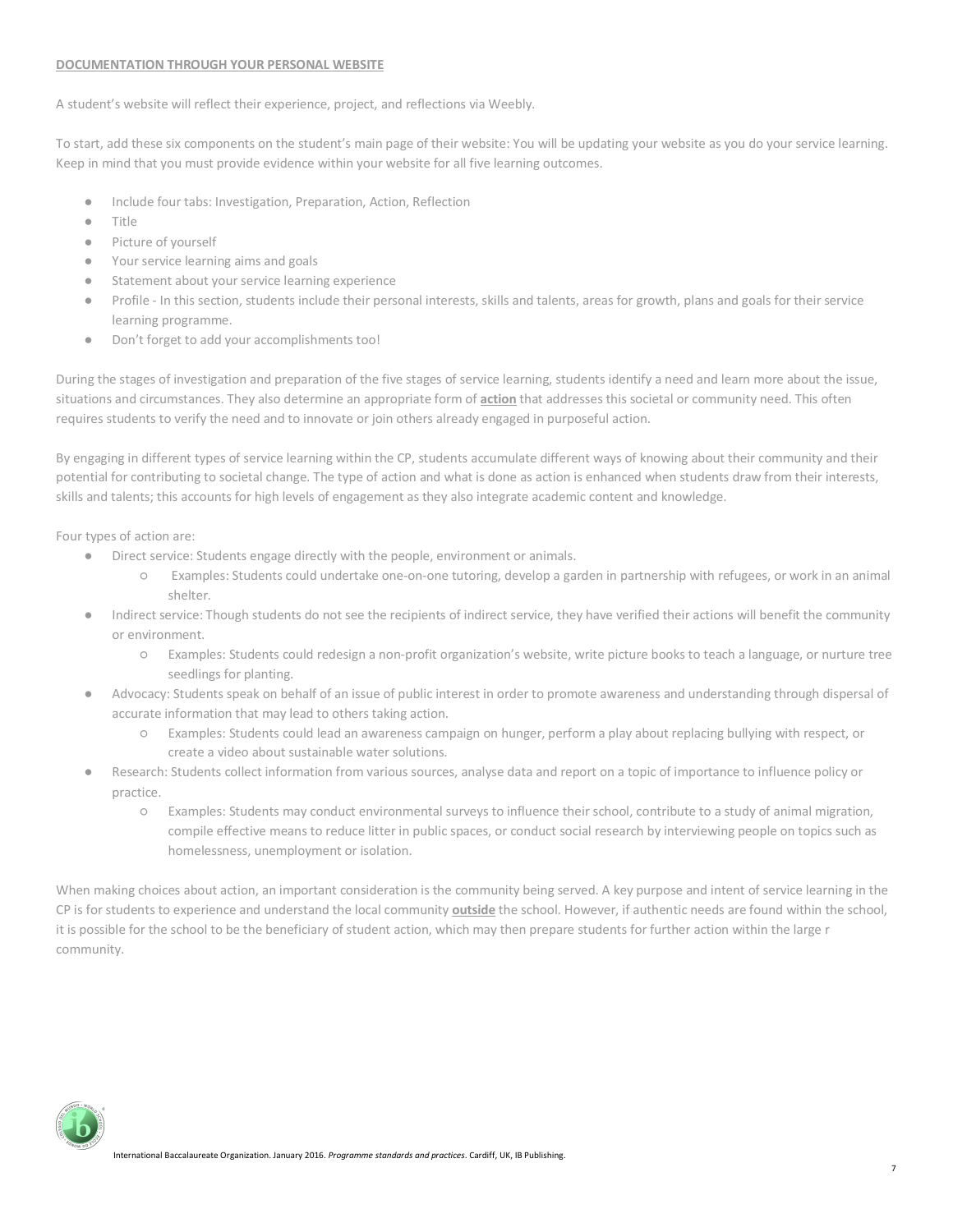#### **APPROACHES TO SERVICE LEARNING**

When planning for service learning, always consider the advantage of students conducting service locally. Local interactions allow for:

- developing relationships
- observing and participating in sustained change
- meeting challenges through collaboration.

From the local context, students can extend their thinking and knowledge to understanding global issues.

Wherever possible, service learning should be associated with or draw from students' academic studies. As students see the correlation between academics and service learning, their content studies have greater relevance and purpose through application. Service learning also involves the utilization of students' skills, expertise and knowledge; the following approaches to service learning should always take into account these three important factors.

**Ongoing service learning**: When investigating a need that leads to a plan of action implemented over time, students develop perseverance and commitment. They observe how their ideas and actions build on the contributions of others to effect change. Their reflections may show deeper awareness and knowledge of societal issues.

**School-based service learning**: While students are encouraged to participate in meaningful service that benefits the community outside school, they may well find appropriate service learning opportunities within the school. In all cases an authentic need must be verified that can be met through student action. Identified needs met within school may prepare students for further action in the larger community. For example, by tutoring within the school, students may then be better prepared to tutor at a community centre.

**Community-based service learning**: Participating in service learning within the local community advances student awareness and understanding of social issues and solutions. Single incidents of engagement with individuals in a service learning context can lack depth and meaning. Interactions involving people best occur with a regularity that builds and sustains relationships for the mutual benefit of all. For example, rather than making one visit to a retirement facility as a single service learning experience, students could arrange regular visits over a longer period of time, and in doing so find that their efforts are valued and have reciprocal impact

**Immediate need**: In response to a disaster, students often want to take immediate action. Typically they quickly attempt to assess the need and devise a planned response. Later, to provide greater context, the students can be reminded and encouraged to further investigate the issue to better understand underlying causes. With increased knowledge, students may commit to ongoing assistance, for example by getting involved in community initiatives regarding an environmental issue.

**Fundraising**: For fundraising to have meaning and purpose, students must initially develop their understanding of the cause and issues being addressed and then choose the organization to support. Students can draw from their interests, skills and talents to plan the method and manner of fundraising. Ideally, students will communicate directly with the organization and establish accountability for funds raised. Sharing the rationale for the fundraising is essential in order to educate others and advocate for the chosen cause. Students can also support their financial contribution through **direct service, advocacy or research** forms of service learning action.

**Social entrepreneurship**: A social entrepreneur is someone who adopts a business approach towards addressing authentic community needs. Participation in problem-solving of authentic societal issues creates the potential to develop civic knowledge, community awareness and skills, all necessary for social entrepreneurship. Currently, the term also indicates taking action that maintains environmental sustainability rather than depleting natural resources. For example, a social entrepreneur may transform an idea such as distributing food to people in need through creating gardens for communities to have an ongoing food source while teaching job skills for people to earn a more stable income. By engaging in purposeful actions, social entrepreneurs can use service learning to strengthen business skills that represent their personal values and beliefs as they help their community. Examples of young social entrepreneurs provide inspiration and role models.

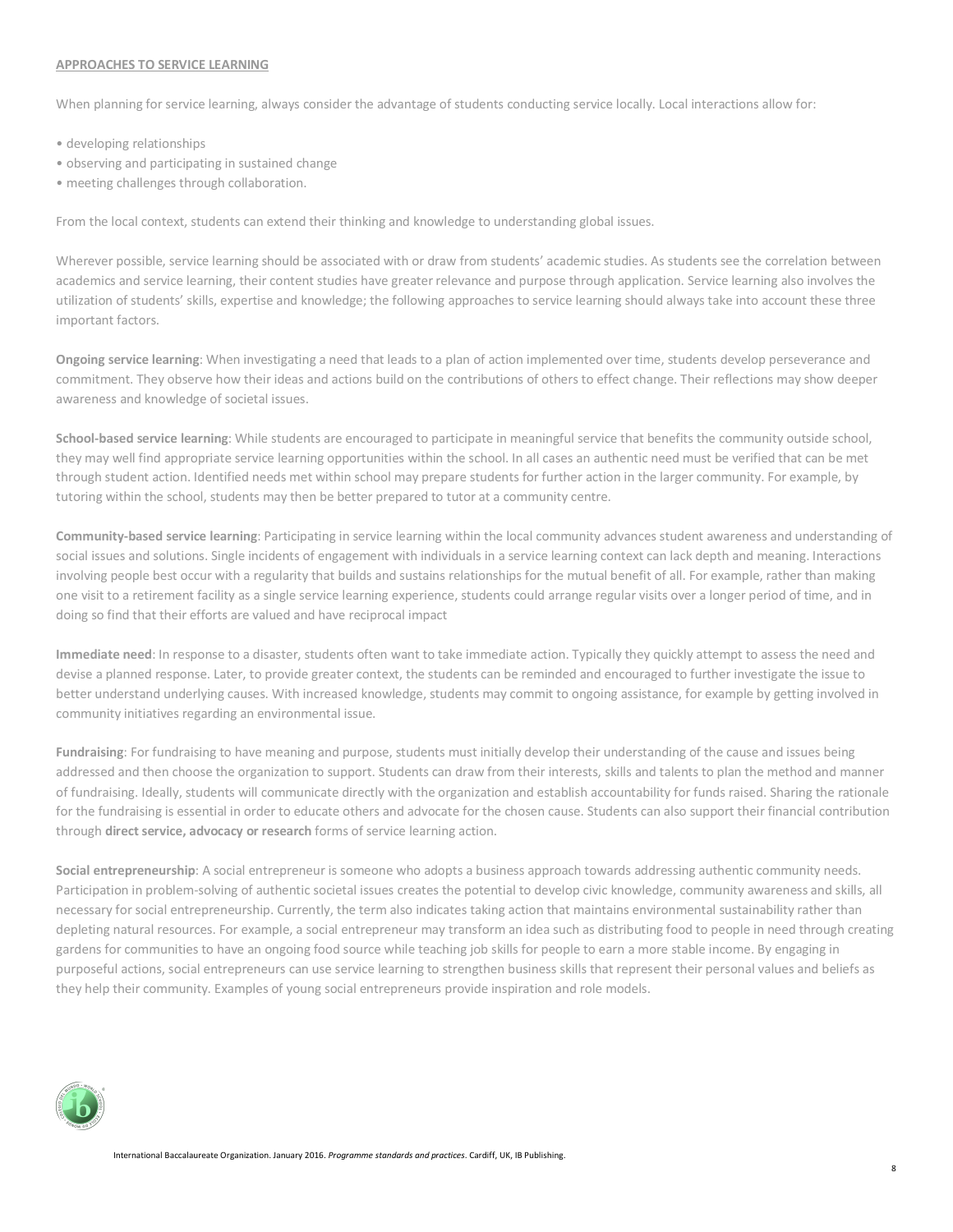**International service**: Students are encouraged to participate locally in service learning before considering service learning opportunities outside their country. Students benefit most from serving in an international context when able to make clear links to parallel issues in their local environs and they understand the consequences of their actions. When participating in international service learning, students must understand the background and the circumstances of an identified and authenticated need to support their involvement. When direct communication with an overseas community is not possible, students could cooperate with an outside agency. Schools must ensure that commercial providers, if used, act in accordance with the aims of the IB mission statement and service learning requirements. Schools must also undertake risk assessment to ensure the safety of students.

**Volunteerism**: Students often volunteer in service learning experiences organized by other students, the school or an external group. In such cases, it helps if students are already familiar with the need and its context, as this will increase the likelihood that their contribution will have personal meaning and value. Using the five service learning stages prior to volunteering is highly recommended.

**Service learning arising from the curriculum**: Teachers plan units with service learning opportunities in mind, leading to student action. For example, while studying freshwater ecology in environmental systems and society, students could decide to monitor and improve a local water system.

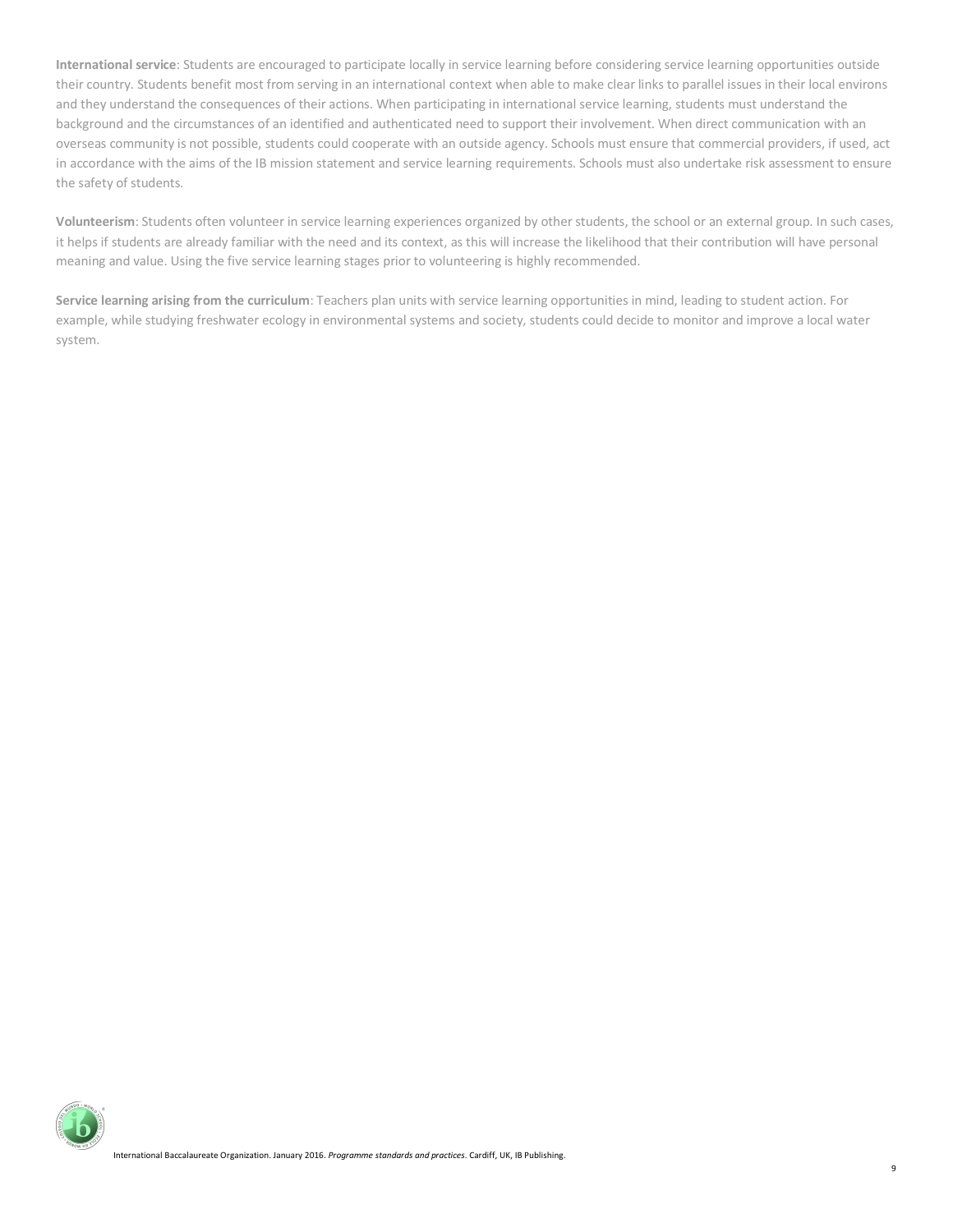#### **SERVICE LEARNING PORTFOLIO, WEBSITE, & PROJECT**

Students are expected to maintain and complete a service learning portfolio as evidence of their engagement with service learning and their understanding and application of the five stages of service learning and achievement of the five service learning outcomes. The service learning portfolio can also reveal how students have developed the attributes of the IB learner profile. Indeed, the service learning portfolio is the demonstration, the fifth service learning stage, though students may also elect to participate in other forms of demonstration.

The service learning portfolio is used by students to plan their service learning programme, reflect on their experiences and provide evidence of their learning. The portfolio is regularly discussed during the three interviews between students and coordinator, and likely at other times that both the student and the coordinator may meet more informally. Appropriate encouragement and advice is given, and can be documented and noted in the portfolio.

The service learning coordinator must ensure that students keep their service learning portfolio up to date and relevant, and will check the portfolio regularly. If any concerns arise, especially on whether students will successfully complete their service learning programme, these should be noted in the service learning portfolio and appropriate action taken at the earliest opportunity.

The service learning portfolio is used to showcase the students' service learning experience and participation and should be viewed as a source of pride for the students. To highlight its significance, students could have the choice of how the service learning portfolio is assembled, what they include and how it is shared. Individual student learning styles will dictate the type of portfolio that they use: digital, online, diary, journal, scrapbook or a combination of these. Students are encouraged to explore the different options available to them.

**The service learning portfolio is a summation of the students' service learning. It could also be a valuable addition to a student's résumé or CV for a prospective employer or educational institution.**

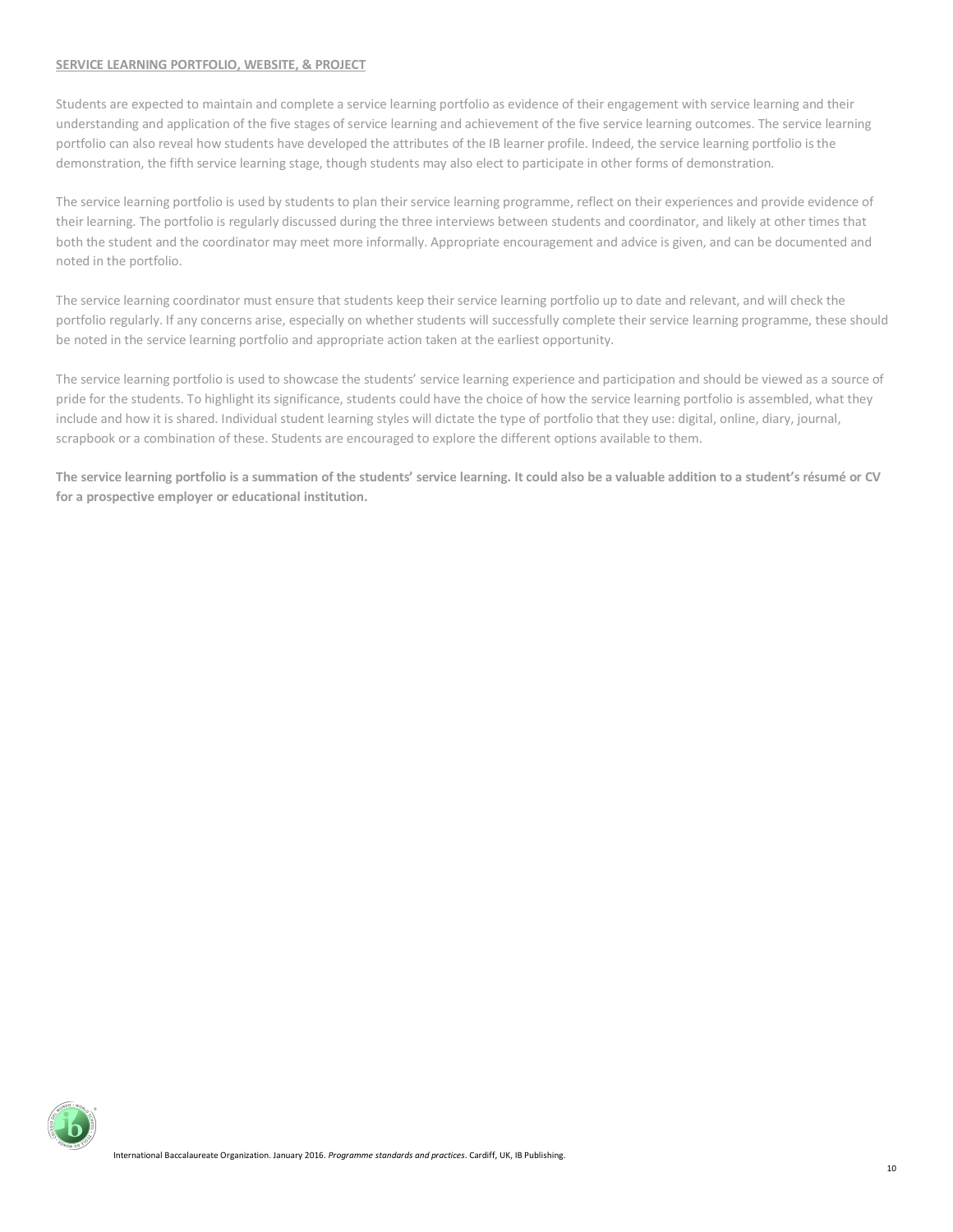#### **EXAMPLES OF SERVICE LEARNING**

For all of the following examples, the five stages of service learning could be easily followed. For example:

• In collaboration with the local community, a group of students produce a mural celebrating the community's cultural heritage for a public building. They link this work to their studies in art class. To prepare, students research the role of public art and look at examples of murals produced in other communities.

• After learning how to test water in a science lab, students collaborate with a local non-profit organization to regularly take water samples in a nearby polluted waterway. To prepare, students learn about the local history of industry. Their documented findings are used for a news report and presented to the local city council.

• Students join a community organization to design an eco-friendly garden for a neighbourhood. They advance their knowledge about local ecosystems and gain grant-writing skills.

• Through knowledge gained from their academic studies in science, students embark on a public awareness campaign regarding diabetes types 1 and 2. They interview and consult local health authorities then work in groups to determine appropriate outreach for different sectors of their community, with consideration of culture and language.

• In response to learning about a local endangered lizard in biology, students develop a plan with two community targets: radio public service announcements for drivers to be more aware of lizards on the road, and a colouring book for younger children to become animal stewards.

• Students studying history identify a need to promote teen involvement in museum events. Drawing upon their related academic studies, they partner with the museum's communication specialist to develop and submit a plan for using social media to promote awareness. Upon approval, students design web resources, provide a timeline of activities and participate in promoting and hosting an inaugural event.

• While studying psychology, students partner with a community-funded youth development organization that supports younger adolescents to stay in school. They learn about adolescent behavioural development and strategies to mitigate problems, along with skills such as conflict resolution, leadership and team building. They lead workshops to advance student competencies.

• After studying issues in global politics, students select several international organizations and examine how they provide information or services in response to these issues. Based on their findings, they select an organization to support and host a community learning event to share information about the issue and the selected organization.